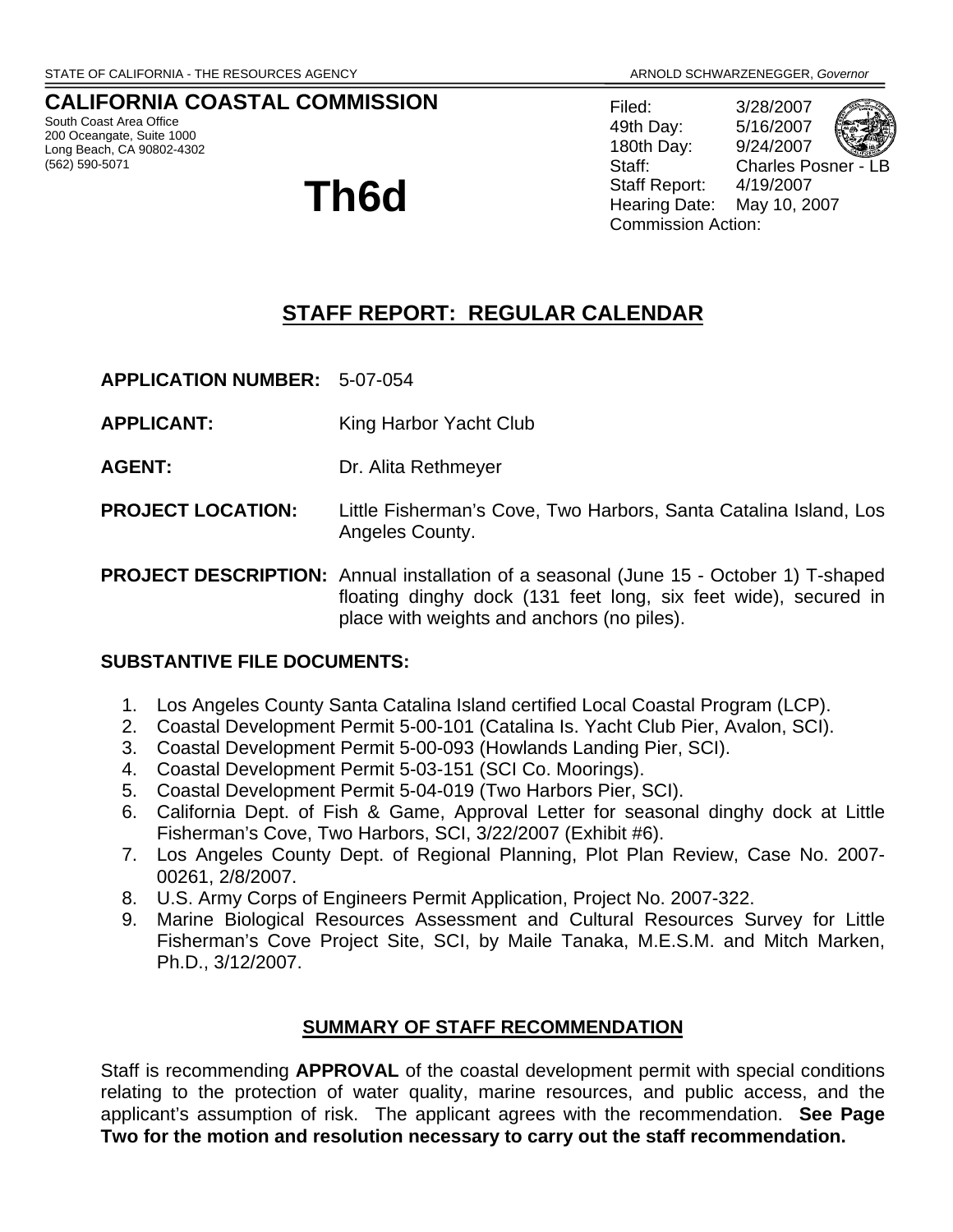# **STAFF RECOMMENDATION:**

The staff recommends that the Commission adopt the following resolution to **APPROVE** the coastal development permit application with special conditions:

## **MOTION:** *"I move that the Commission approve with special conditions Coastal Development Permit 5-07-054 per the staff recommendation."*

Staff recommends a **YES** vote. Passage of the motion will result in **APPROVAL** of the coastal development permit application with special conditions, and adoption of the following resolution and findings, as set forth in this staff report or as modified by staff prior to the Commission's vote. An affirmative vote by a majority of the Commissioners present is needed to pass the motion.

# **I. Resolution: Approval with Conditions**

The Commission hereby **APPROVES** a coastal development permit for the proposed development and adopts the findings set forth below on grounds that the development as conditioned will be in conformity with the policies of Chapter 3 of the Coastal Act and will not prejudice the ability of the local government having jurisdiction over the area to prepare a Local Coastal Program conforming to the provisions of Chapter 3 of the Coastal Act. Approval of the permit complies with the California Environmental Quality Act because either 1) feasible mitigation measures and/or alternatives have been incorporated to substantially lessen any significant adverse effects of the development on the environment, or 2) there are no further feasible mitigation measures or alternatives that would substantially lessen any significant adverse impacts of the development on the environment.

## **II. Standard Conditions**

- 1. Notice of Receipt and Acknowledgment. The permit is not valid and development shall not commence until a copy of the permit, signed by the permittee or authorized agent, acknowledging receipt of the permit and acceptance of the terms and conditions, is returned to the Commission office.
- 2. Expiration. If development has not commenced, the permit will expire two years from the date this permit is reported to the Commission. Development shall be pursued in a diligent manner and completed in a reasonable period of time. Application for extension of the permit must be made prior to the expiration date.
- 3. Interpretation. Any questions of intent or interpretation of any condition will be resolved by the Executive Director or the Commission.
- 4. Assignment. The permit may be assigned to any qualified person, provided assignee files with the Commission an affidavit accepting all terms and conditions of the permit.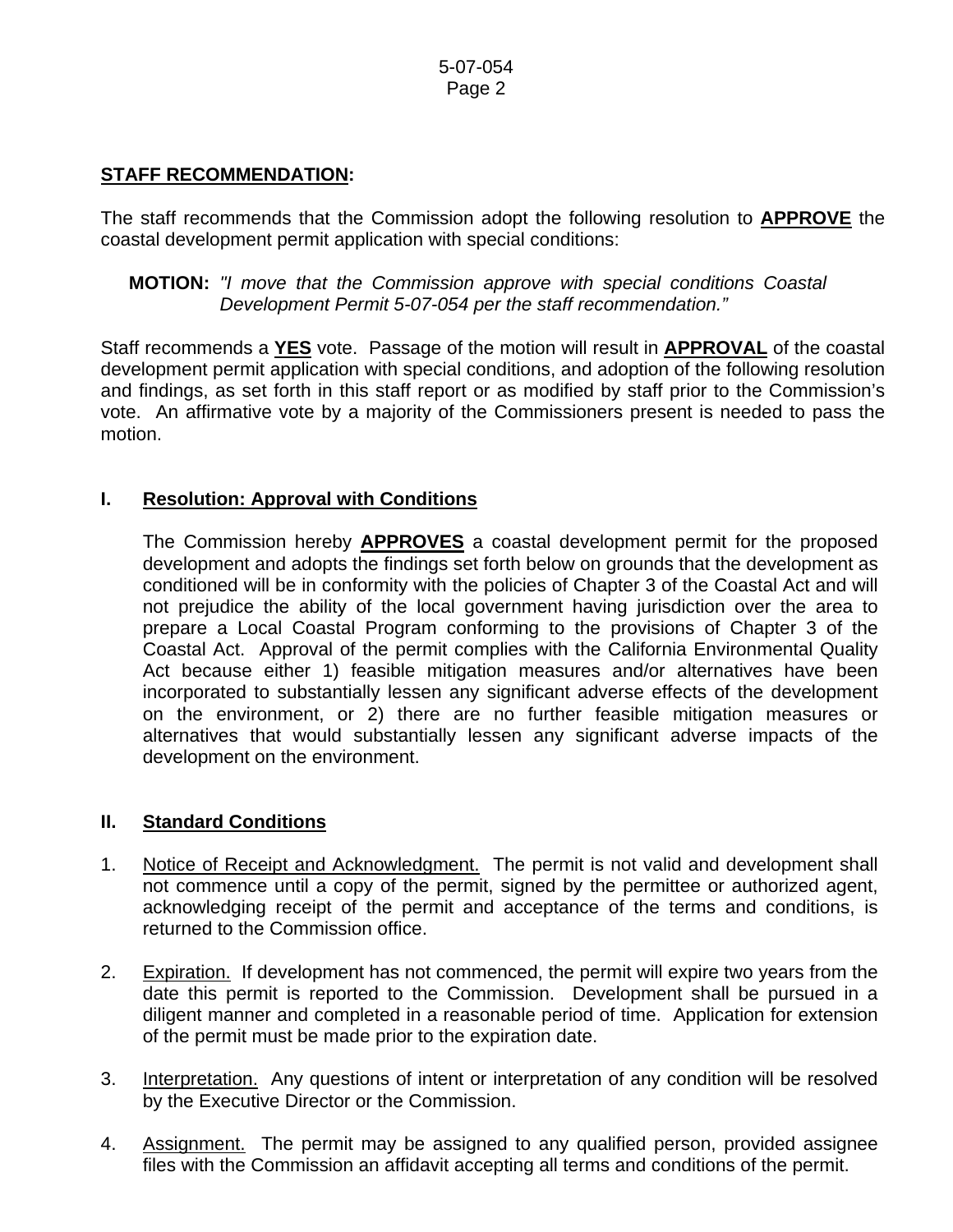5. Terms and Conditions Run with the Land. These terms and conditions shall be perpetual, and it is the intention of the Commission and the permittee to bind all future owners and possessors of the subject property to the terms and conditions.

## **III. Special Conditions**

#### 1. Permit Compliance

 The approved floating dinghy dock is permitted to be in the water each year only between the dates of June 15 and October 1. The permitted use of the approved development is for public boating-related uses only. All development must occur in strict compliance with the proposal as set forth in the application for permit, subject to any special conditions. Any deviation from the approved plans must be submitted for review by the Executive Director to determine whether an amendment to this coastal development permit is required.

#### 2. Construction Responsibilities and Debris Removal

By acceptance of this permit, the applicant agrees that the permitted development shall be conducted in a manner that protects water quality pursuant to the implementation of the following BMPs.

- A. No construction materials, equipment, debris, or waste will be placed or stored where it may be subject to wave, wind, or rain erosion and dispersion.
- B. The use of creosote treated wood is prohibited.
- C. Staging and storage of construction materials and machinery, and storage of debris, shall not occur within fifty feet of the high tide line.
- D. Any and all debris resulting from construction activities shall be removed from the beach on a daily basis and disposed of at an appropriate location.
- E. Machinery or construction materials not essential for project improvements are prohibited at all times in the subtidal or intertidal zones.
- F. Where permitted, disturbance to the ocean bottom and intertidal areas shall be minimized.
- G. Divers will recover non-buoyant debris discharged into coastal waters as soon as possible after loss.
- H. Sand from the beach, cobbles, or shoreline rocks shall not be used for construction material.
- I. Erosion control/sedimentation Best Management Practices (BMPs) shall be used to control sedimentation impacts to coastal waters during project staging, demolition and construction. BMPs shall include a pre-construction meeting to review procedural and BMP guidelines.
- J. The applicant shall dispose of all demolition and construction debris resulting from the proposed project at an appropriate location outside the coastal zone. If the disposal site is located within the coastal zone, a coastal development permit or an amendment to this permit shall be required before disposal can take place.
- K. At the end of the construction period, the permittee shall inspect the project area and ensure that no debris, trash or construction material has been left on the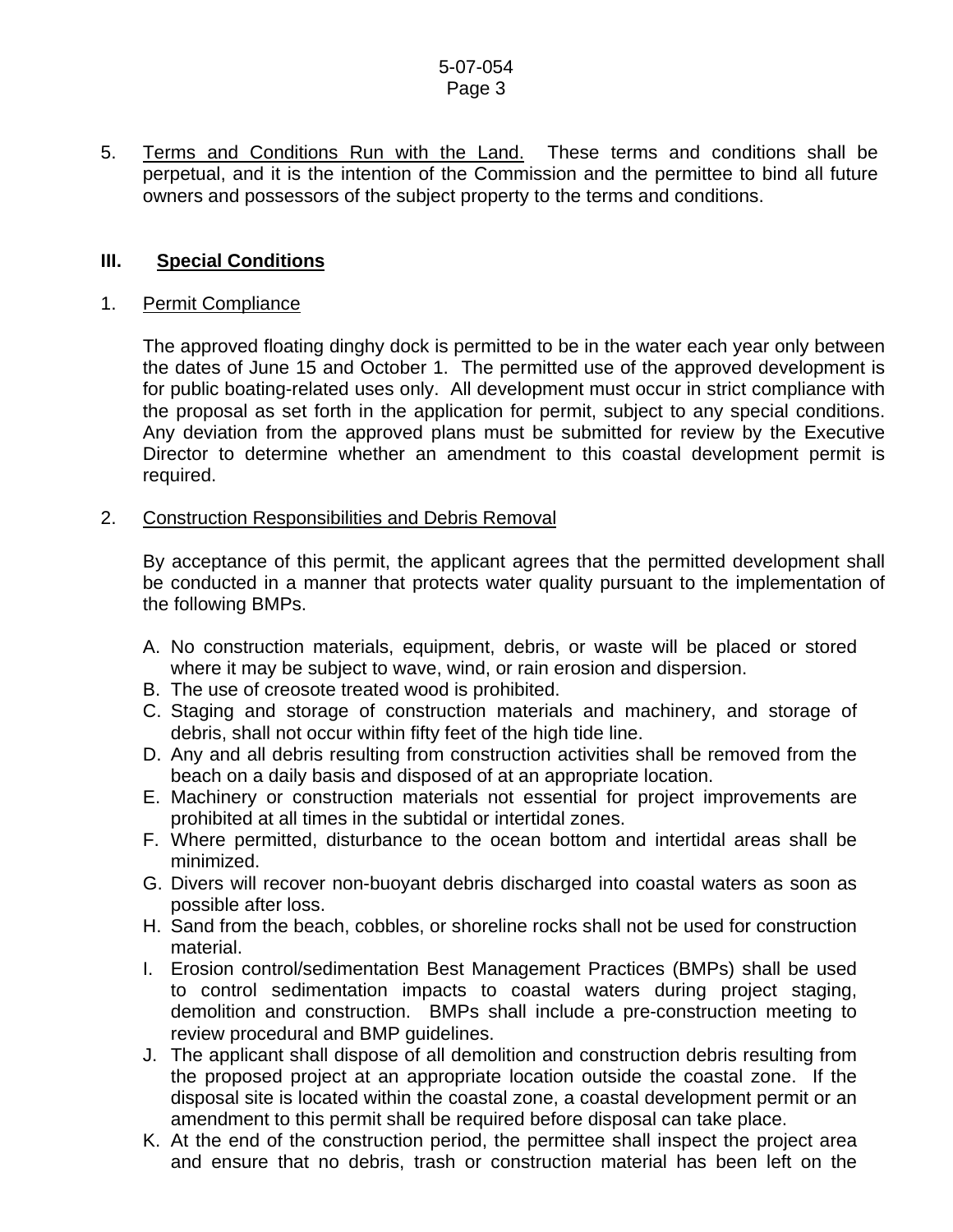beach or in the water, and that the project has not created any hazard to navigation.

#### 3. Resource Agencies

The permittee shall comply with all requirements, requests and mitigation measures from the California Department of Fish and Game, Regional Water Quality Control Board, U.S. Army Corps of Engineers, and the U.S. Fish and Wildlife Service with respect to preservation and protection of water quality and marine environment. Any change in the approved project that may be required by the above-stated agencies shall be submitted to the Executive Director in order to determine if the proposed change shall require a permit amendment pursuant to the requirements of the Coastal Act and the California Code of Regulations.

#### 4. Public Access To and Along the Shoreline

The approved dock shall be available for use by the general public. The applicant and the development shall not interfere with public access along the shoreline in the project area (except for the temporary disruptions that may occur during the annual installation and removal of the permitted development).

#### 5. Assumption of Risk

- A. By acceptance of this permit, the applicant, on behalf of (1) itself; (2) its successors and assigns and (3) any other holder of the possessory interest in the development authorized by this permit, acknowledges and agrees (i) that the site may be subject to hazards from waves, storm waves, flooding and erosion; (ii) to assume the risks to the applicant and the property that is the subject of this permit of injury and damage from such hazards in connection with this permitted development; (iii) to unconditionally waive any claim of damage or liability against the Commission, its officers, agents, and employees for injury or damage from such hazards; (iv) to indemnify and hold harmless the Commission, its officers, agents, and employees with respect to the Commission's approval of the project against any and all liability, claims, demands, damages, costs (including costs and fees incurred in defense of such claims), expenses, and amounts paid in settlement arising from any injury or damage due to such hazards; and (v) to agree to include a provision in any subsequent sublease or assignment of the development authorized by this permit requiring the sublessee or assignee to submit a written agreement to the Commission, for the review and approval of the Executive Director, incorporating all of the foregoing restrictions identified in (i) through (v).
- B. **PRIOR TO ISSUANCE OF THE COASTAL DEVELOPMENT PERMIT**, the applicant shall submit a copy of a lease agreement, in a form and content acceptable to the Executive Director, between the applicant and *the State of California acting through the State Lands Commission,* incorporating all of the above terms of subsection A of this condition.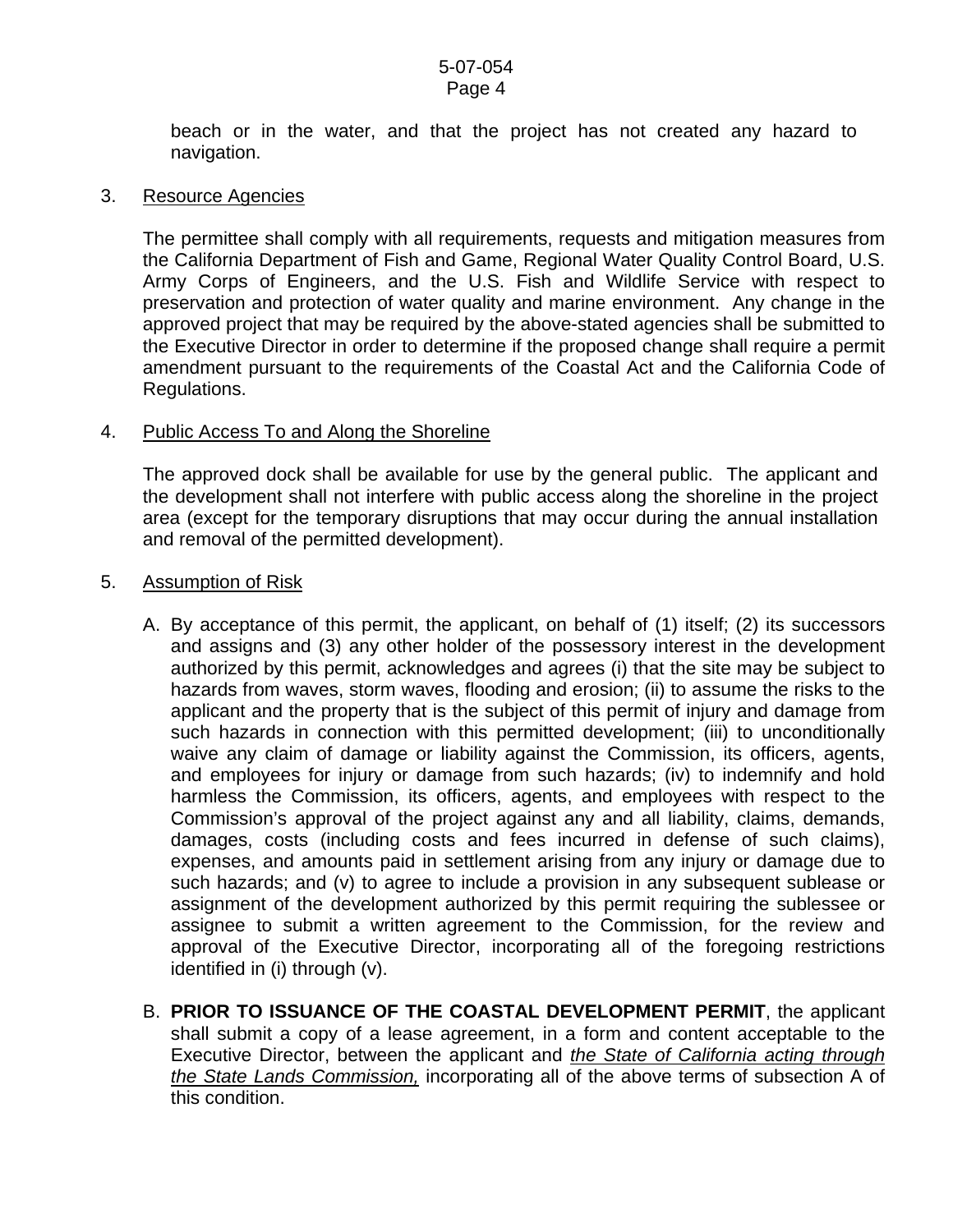# **IV. Findings and Declarations**

The Commission hereby finds and declares:

# **A. Project Description**

The proposed project involves the annual installation of a 131-foot long, six-foot wide seasonal dingy dock at Little Fisherman's Cove on Catalina Island (Exhibit #1). The applicant, King Harbor Yacht Club, leases the land area at Little Fisherman's Cove from the landowner, Santa Catalina Island Company (Exhibit #2). The applicant is also in the process of obtaining final approval of a lease amendment from the State Lands Commission for the proposed project.

A 6'x 6' wooden deck on the landward end of the proposed development comprises the dock landing. The proposed dock landing would be placed immediately inland of the high tide line, and the dock floats would extend 131 feet seaward into the cove (Exhibit #3). The proposed T-shaped dock would be assembled using six pre-constructed 6'x 25' floating dock float segments made of high density polyethylene (Exhibit #3). The proposed floating dock would be anchored to the sandy beach by two 650 pound rail wheels, each three feet in diameter. Additional anchors in the water consist of two half-ton concrete weights (four feet in diameter) and six Danforth steel anchors (Exhibit #4). Galvanized steel chains would secure the proposed floating dock to its anchors. No piles are proposed.

The proposed floating dinghy dock would be installed at Little Fisherman's Cove annually on June 15<sup>th</sup> and remain in place until the end of the summer season (October 1<sup>st</sup>), although the proposed dock's anchors and concrete weights would remain in place permanently after their original installation (Exhibit #5). During the off-season (October 2 – June 14), the disassembled dock floats, the dock landing and two rail wheel weights would be stored on land at a Two Harbors equipment storage yard.

The applicant states that the proposed seasonal dinghy dock is needed to provide safer access between the moorings in the cove (where their large vessels are moored) and the shore by eliminating the need to haul each dinghy directly onto the beach, as currently is the practice. People use the dinghies (small boats) to transport themselves and gear between the large vessels offshore and the land. The proposed seasonal dock, which the general public will be allowed to use, would also help to relieve the crowded conditions that occur at the Isthmus dinghy dock during the summer season.

The northwest facing shoreline in the project area is comprised of coarse gravel and sand. On March 11, 2007, Biologist Maile Tanaka inspected the project area and found no eelgrass (*Zostera marina*) or noxious algae (*Caulerpa taxifolia)*. [1](#page-4-0) The proposed project has received the approval of the Los Angeles County Department of Regional Planning Department. The applicant has also received a preliminary approval from the U.S. Army Corps of Engineers (Project No. 2007-322). The California Department of Fish and Game has reviewed the proposed project and determined that it would not have a significant adverse effect on marine resources (Exhibit #6).

<span id="page-4-0"></span>l 1 Marine Biological Resources Assessment and Cultural Resources Survey for Little Fisherman's Cove Project Site, SCI, by Maile Tanaka, M.E.S.M. and Mitch Marken, Ph.D., 3/12/2007.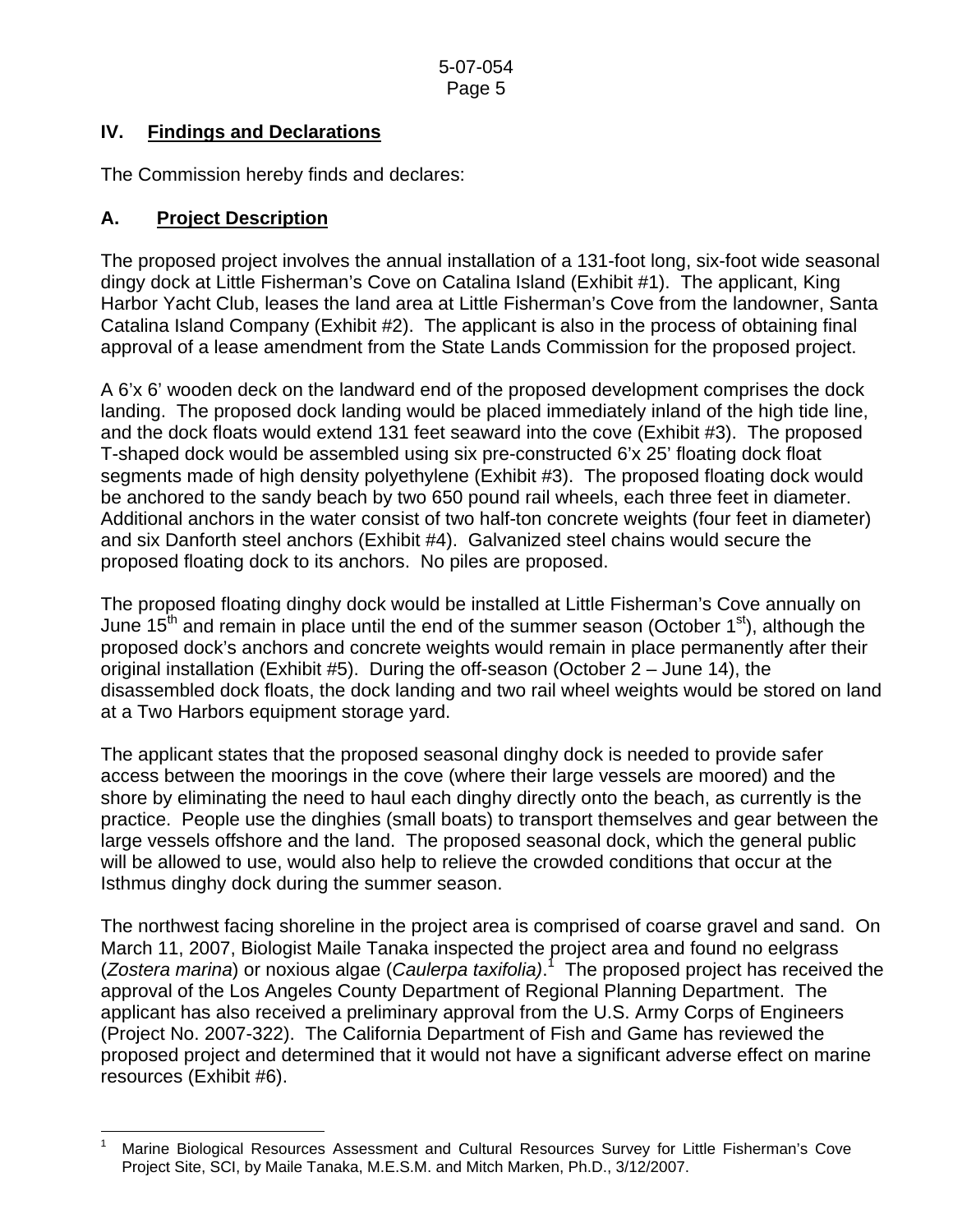# **B. Marine Resources**

The Coastal Act contains policies that address development in or near coastal waters. The proposed development is located in the coastal waters of Little Fisherman's Cove at Santa Catalina Island (See Exhibits). The standard of review development proposed in coastal waters is the Chapter 3 policies of the Coastal Act, including the following marine resource policies. Sections 30230 and 30231 of the Coastal Act require the protection of biological productivity, public recreation and marine resources.

Section 30230 of the Coastal Act states:

 Marine resources shall be maintained, enhanced, and where feasible, restored. Special protection shall be given to areas and species of special biological or economic significance. Uses of the marine environment shall be carried out in a manner that will sustain the biological productivity of coastal waters and that will maintain healthy populations of all species of marine organisms adequate for longterm commercial, recreational, scientific, and educational purposes.

Section 30231 of the Coastal Act states:

 The biological productivity and the quality of coastal waters, streams, wetlands, estuaries, and lakes appropriate to maintain optimum populations of marine organisms and for the protection of human health shall be maintained and, where feasible, restored through, among other means, minimizing adverse effects of waste water discharges and entrainment, controlling runoff, preventing depletion of ground water supplies and substantial interference with surface water flow, encouraging waste water reclamation, maintaining natural vegetation buffer areas that protect riparian habitats, and minimizing alteration of natural streams.

Section 30240 of the Coastal Act, which protects sensitive habitat areas, states:

(a) Environmentally sensitive habitat areas shall be protected against any significant disruption of habitat values, and only uses dependent on such resources shall be allowed within such areas.

(b) Development in areas adjacent to environmentally sensitive habitat areas and parks and recreation areas shall be sited and designed to prevent impacts which would significantly degrade such areas, and shall be compatible with the continuance of such habitat areas.

The proposed project involves the placement of two half-ton concrete weights (four feet in diameter) and six Danforth steel anchors on the sandy seafloor to secure the proposed 131 foot long floating dinghy dock in place (Exhibit #4). No piles are proposed. Galvanized steel chains would secure the proposed floating dock to its anchors. In addition to the proposed weights and anchors under the water is the placement on the sandy beach (at the landward end of the proposed dock) of two 650 pound rail wheels, each three feet in diameter, and a 6'x 6' wooden deck (the dock landing).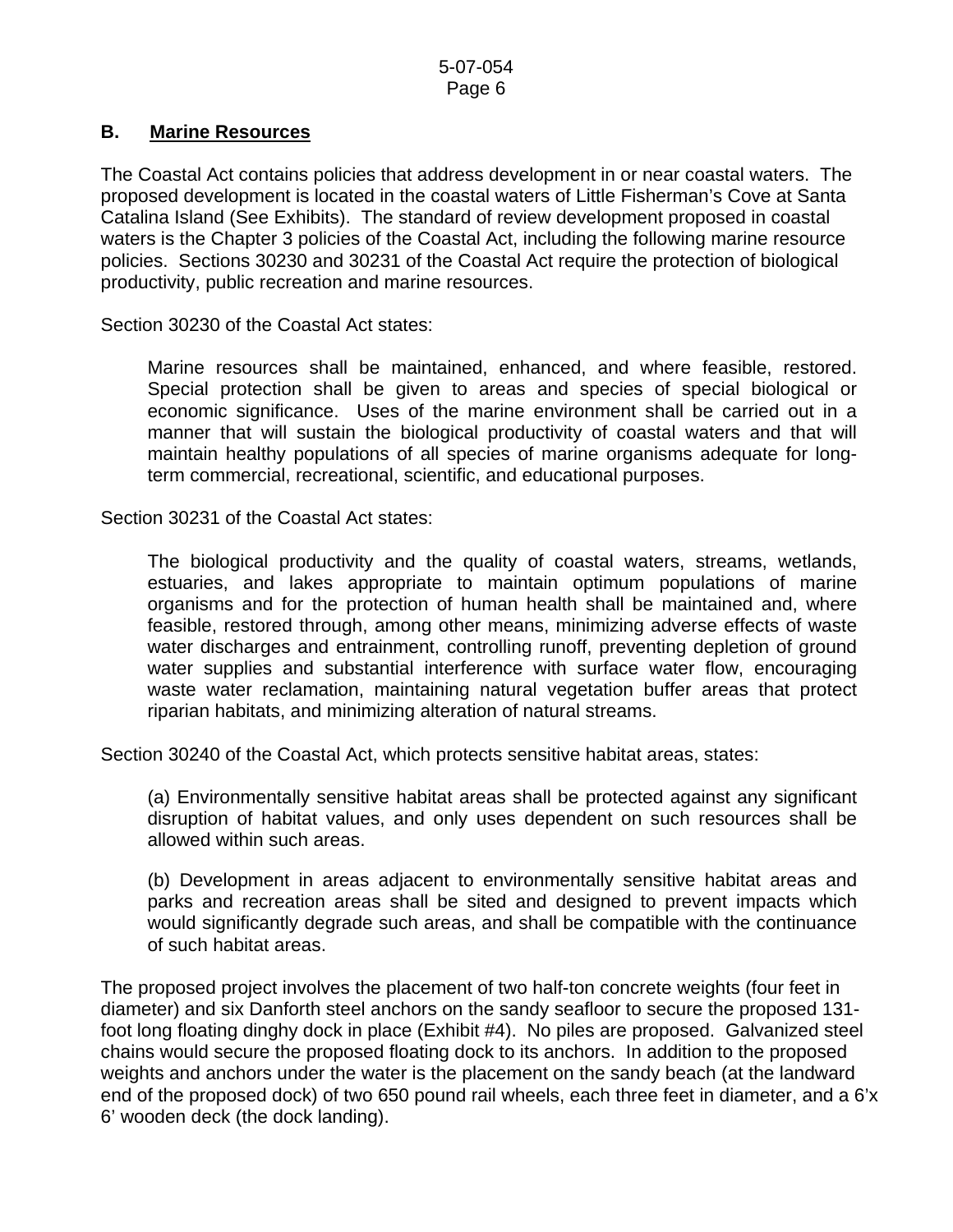Biologist Maile Tanaka inspected the project area on March 11, 2007 and prepared a Marine Biological Resources Assessment for the project. According to the Marine Biological Resources Assessment, the sandy bottom at the project site is sparsely vegetated; the dominant plant being sargassum algae (*Sargassum muticum*) which occurs only in small sparsely distributed patches. No eelgrass (*Zostera marina*) or noxious algae (*Caulerpa taxifolia)* was found to be present at the site. Eelgrass (*Zostera marina*) is a sensitive marine resource protected by the Coastal Act. Surfgrass habitat (*Phyllospadix spp*.) was identified in the area, but not in the footprint of the proposed development. The assessment concludes that the project site is not a sensitive habitat area and that no eelgrass or other sensitive marine resources would be affected by the proposed development. The assessment also states that, although the shading from the proposed dinghy dock may adversely affect algae growth in a small limited area, the proposed project would be beneficial to marine life by providing an alternative landing for dinghies, thus eliminating the current practice of dragging the small boats across the intertidal zone when landing on the beach. Dragging of boats across the sandy sea bottom and beach disturbs the sediments, causes turbidity, and can crush organisms.

The California Department of Fish and Game has also reviewed the proposed project and determined that it would not have a significant adverse effect on marine resources (Exhibit #6).

# **Construction Impacts to Water Quality and Habitat**

The Commission recognizes that chemical pollution and siltation adversely affect water quality, biological productivity and coastal recreation. The proposed work is located within coastal waters that support sensitive species and recreational activities. Therefore, it is important that the work be performed in a manner that avoids or minimizes adverse impacts to water quality and marine resources. In order to minimize adverse construction impacts, the Commission imposes **Special Condition Two** to require the implementation of best management practices during the installation of the proposed development. The use of creosote treated wood is prohibited. The condition also requires the proper storage of construction materials and the recovery of any non-buoyant debris by divers as soon as possible after loss. Only as conditioned to protect the marine habitat from adverse construction impacts does the proposed project comply with the marine resource and sensitive habitat provisions of the Coastal Act.

## **Fill of Coastal Waters**

The proposed project includes the placement of two half-ton concrete weights (four feet in diameter) and six Danforth steel anchors on the ocean floor to anchor the proposed dinghy dock (Exhibit #4). The proposed anchors and concrete weights constitute fill in coastal waters. Section 30233(a) of the Coastal Act addresses fill of open coastal waters as follows:

The diking, filling, or dredging of open coastal waters, wetlands, estuaries, and lakes shall be permitted in accordance with other applicable provisions of this division, where there is no feasible less environmentally damaging alternative, and where feasible mitigation measures have been provided to minimize adverse environmental effects, and shall be limited to the following: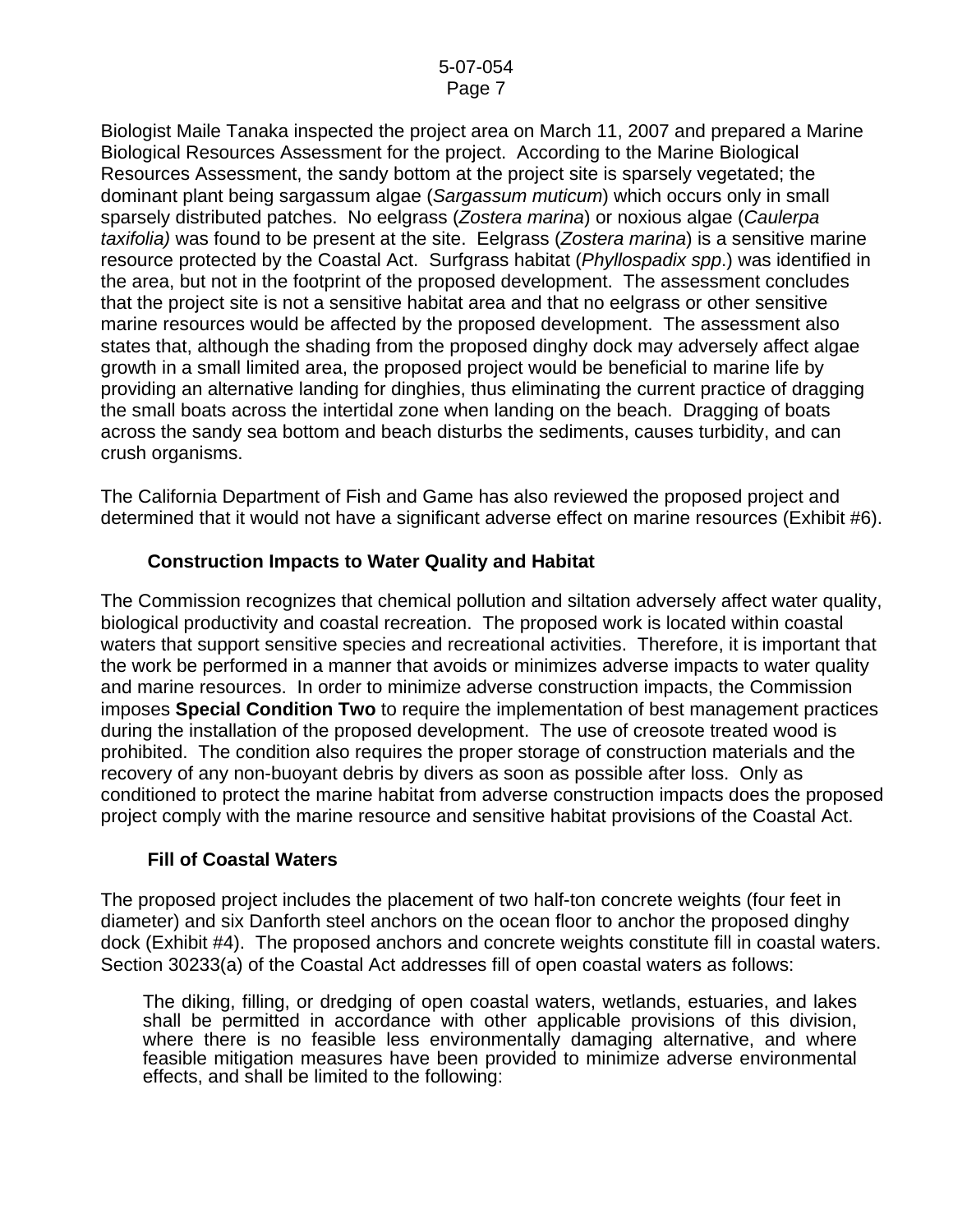(4) In open coastal waters, other than wetlands, including streams, estuaries, and lakes, new or expanded boating facilities and the placement of structural pilings for public recreational piers that provide public access and recreational opportunities.

Section 30233(a) of the Coastal Act limits the fill of open coastal water to specific, enumerated uses and also requires that any project which results in fill of open coastal waters provide adequate mitigation and that the project be the least environmentally damaging alternative. The fill for the proposed moorings is consistent with the requirements of Section 30233 (a), as follows:

Allowable Use - Section 30233(a)(4) of the Coastal Act allows fill of open coastal waters for new or expanded boating facilities that provide public access and recreational opportunities. The proposed project (a seasonal dinghy dock for recreational boating) provides public access and recreational opportunities, and constitutes an allowable use under Section 30233(a)(4).

Least Environmentally Damaging Alternative – The proposed project is the least environmental damaging alternative as it minimizes fill and disturbance of the seafloor because there are no piles proposed, and the floating dock would be in the marine environment only during the summer months. The proposed development would also reduce existing adverse impacts caused by the current practice of landing dinghies directly on the beach. The project site is currently used for landing dinghies. Repeated boat landings on the shoreline damage the intertidal habitat by disturbing the sediments, causing turbidity, and by crushing organisms. The proposed project is the least environmentally damaging alternative because the new floating dock will provide an alternative landing for dinghies, thus eliminating the current practice of dragging the small boats across the intertidal zone when landing on the beach. The proposed concrete blocks are stable, non-destructive to marine life (post-placement), and provide a hard surface for colonization by marine organisms. The proposed anchors are intended to remain in place, buried in sand, so as not to damage the seafloor by being dragged along by the currents. The proposed concrete blocks and anchors are a less environmental damaging alternative to permanent piles, as piles are permanent and must be pounded or drilled into the seafloor. Thus, the amount of fill needed to support the proposed allowable use is minimized by not using piles. Therefore, as conditioned, the proposed project is the least environmentally damaging alternative.

Adequate Mitigation - Section 30233 also requires that any project which results in fill of open coastal waters shall also provide adequate mitigation. Placement of the proposed concrete blocks and anchors in conjunction with the proposed project will replace some sandy bottom habitat (about fifteen square feet) with hard substrate on which many types of marine organisms can thrive. The concrete blocks and anchors will provide new habitat area for marine organisms such as mussels, barnacles, limpets, littorine snails, red and brown seaweed, surfgrass, anemones, and polychaetes. Eelgrass beds will not be affected by the proposed project. Thus, adequate mitigation is provided by the proposed project in that the loss of sandy bottom habitat is offset by the fact that the concrete blocks and anchors will provide new hard bottom habitat for marine organisms.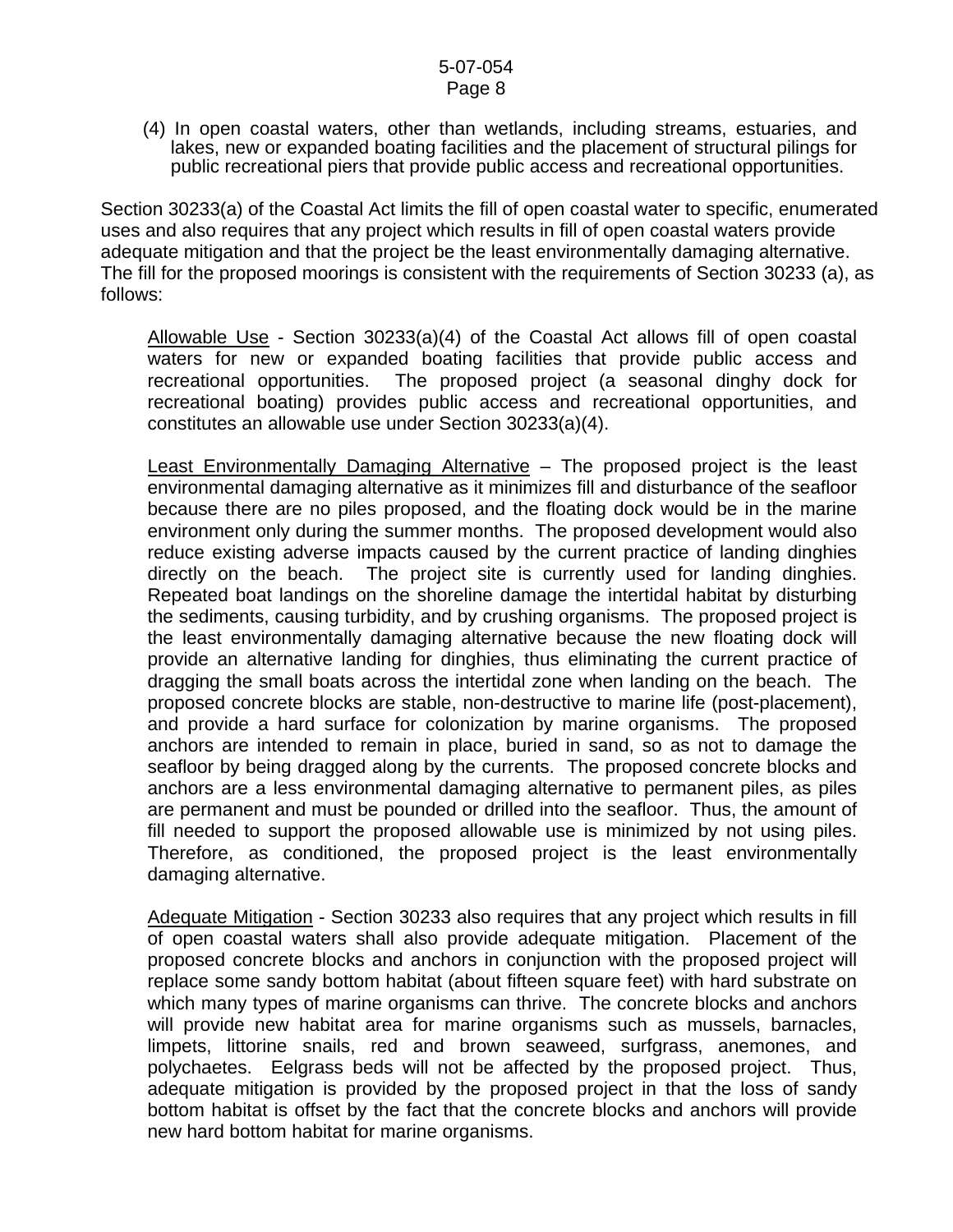For the reasons discussed above, the Commission finds that the project, as conditioned, is consistent with Sections 30240 and 30233 of the Coastal Act.

In addition, **Special Condition Three** requires the permittees to comply with all permit requirements and mitigation measures of the California Department of Fish and Game, Regional Water Quality Control Board, U.S. Army Corps of Engineers, and the U.S. Fish and Wildlife Service with respect to preservation and protection of water quality and marine environment. Only as conditioned will the proposed project ensure that marine resources and water quality be protected as required by Sections 30230 and 30231 of the Coastal Act. The Commission also finds that the project, as conditioned, is consistent with Section 30240 of the Coastal Act because the proposed development has been sited and designed to prevent impacts which would significantly degrade sensitive habitat areas, and will be compatible with the continuance of such habitat areas.

## **C. Recreation and Public Access**

One of the basic goals stated in the Coastal Act is to maximize public access and recreation along the coast. The proposed project, as conditioned, will conform with the following Coastal Act policies that protect and encourage public access and recreational use of coastal areas.

Section 30210 of the Coastal Act states:

 In carrying out the requirement of Section 4 of Article X of the California Constitution, maximum access, which shall be conspicuously posted, and recreational opportunities shall be provided for all the people consistent with public safety needs and the need to protect public rights, rights of private property owners, and natural resource areas from overuse.

Section 30211 of the Coastal Act states:

 Development shall not interfere with the public's right of access to the sea where acquired through use or legislative authorization, including, but not limited to, the use of dry sand and rocky coastal beaches to the first line of terrestrial vegetation.

Section 30213 of the Coastal Act states, in part:

 Lower cost visitor and recreational facilities shall be protected, encouraged, and, where feasible, provided. Developments providing public recreational opportunities are preferred...

As stated in the above public access policies, the Coastal Act requires that maximum access and recreational opportunities be provided for all people. The Coastal Act also protects the public's right to access the sea and encourages the development of recreational facilities.

Section 30224 of the Coastal Act states:

Increased recreational boating use of coastal waters shall be encouraged, in accordance with this division, by developing dry storage areas, increasing public launching facilities, providing additional berthing space in existing harbors, limiting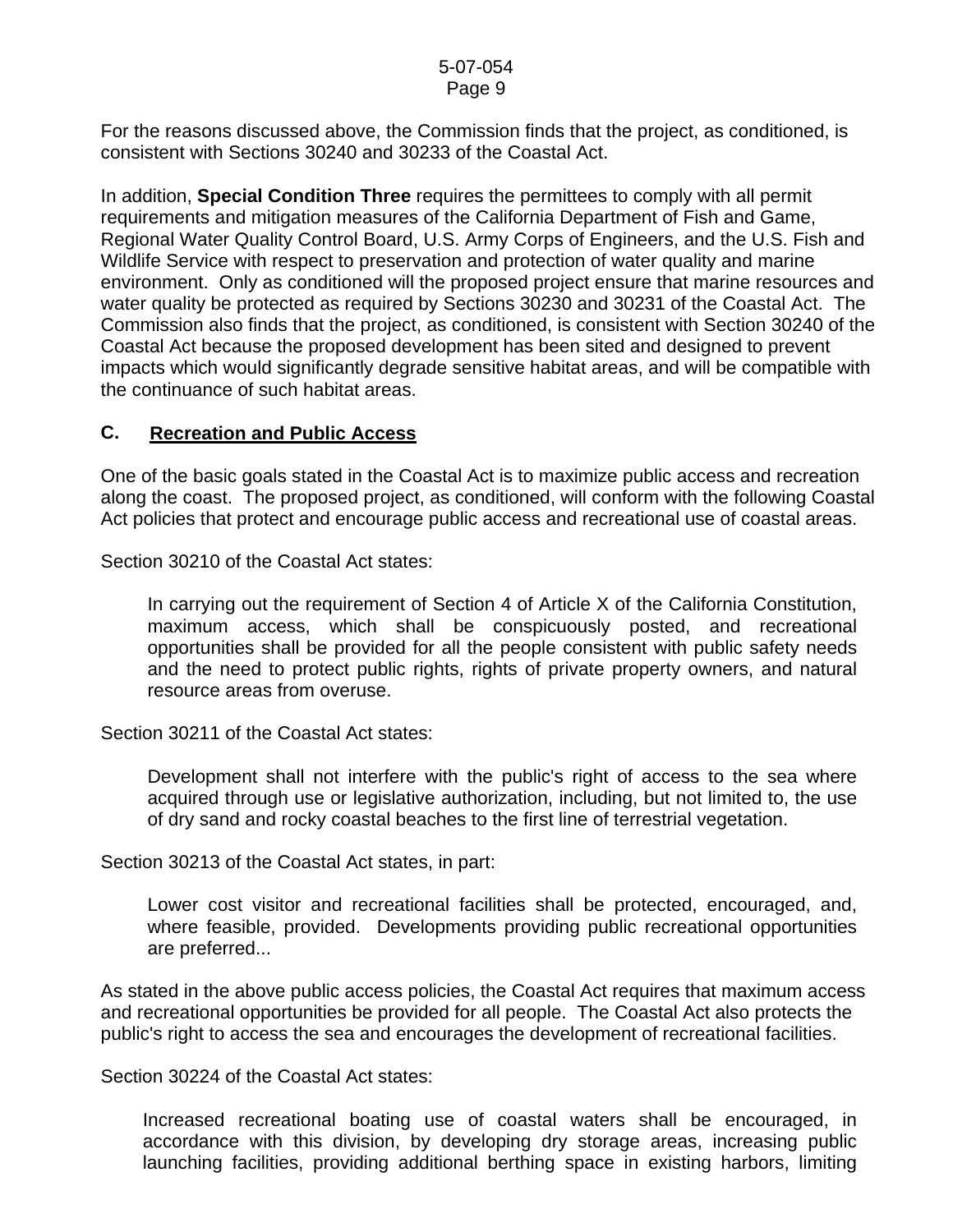non-water-dependent land uses that congest access corridors and preclude boating support facilities, providing harbors of refuge, and by providing for new boating facilities in natural harbors, new protected water areas, and in areas dredged from dry land.

Section 30234 of the Coastal Act states:

Facilities serving the commercial fishing and recreational boating industries shall be protected and, where feasible, upgraded. Existing commercial fishing and recreational boating harbor space shall not be reduced unless the demand for those facilities no longer exists or adequate substitute space has been provided. Proposed recreational boating facilities shall, where feasible, be designed and located in such a fashion as not to interfere with the needs of the commercial fishing industry.

Section 30224 of the Coastal Act states that recreational boating activities should be encouraged. Section 30234 of the Coastal Act states that recreational boating facilities shall be protected and upgraded. The proposed project, located within coastal waters and also between the nearest public road and the sea, involves the installation of a seasonal recreational boating facility. Currently, the beach at Little Fisherman's Cove is identified in the certified County of Los Angles Local Coastal Program (LCP) for Santa Catalina Island as a recreation area that is open to the general public. The proposed project will not interfere with public access along the shoreline. The applicant has agreed to allow the general public to use the proposed seasonal dinghy dock. Therefore, the Commission finds that the proposed project, as conditioned, will enhance public access and recreational boating at Little Fisherman's Cove and is consistent with the public access and recreation policies of the Coastal Act.

#### **D. Visual Resources**

Section 30251 of the Coastal Act states:

 The scenic and visual qualities of coastal areas shall be considered and protected as a resource of public importance. Permitted development shall be sited and designed to protect views to and along the ocean and scenic coastal areas, to minimize the alteration of natural land forms, to be visually compatible with the character of surrounding areas, and, where feasible, to restore and enhance visual quality in visually degraded areas...

Section 30251 of the Coastal Act requires that the scenic and visual resources of coastal areas be considered and protected as a resource of public importance. In addition, public views to and along the ocean and scenic coastal areas shall be protected. The proposed development involves the seasonal installation of a 131-foot long floating dinghy dock at Little Fisherman's Cove. The proposed project will be visible only when it is in the water between June 15 and October 1<sup>st</sup> each year. The proposed structure extends about two feet above water level. Therefore, the proposed project will not have any significant adverse impact on public views from sea or from the shoreline. Therefore, the proposed project is consistent with Section 30251 of the Coastal Act.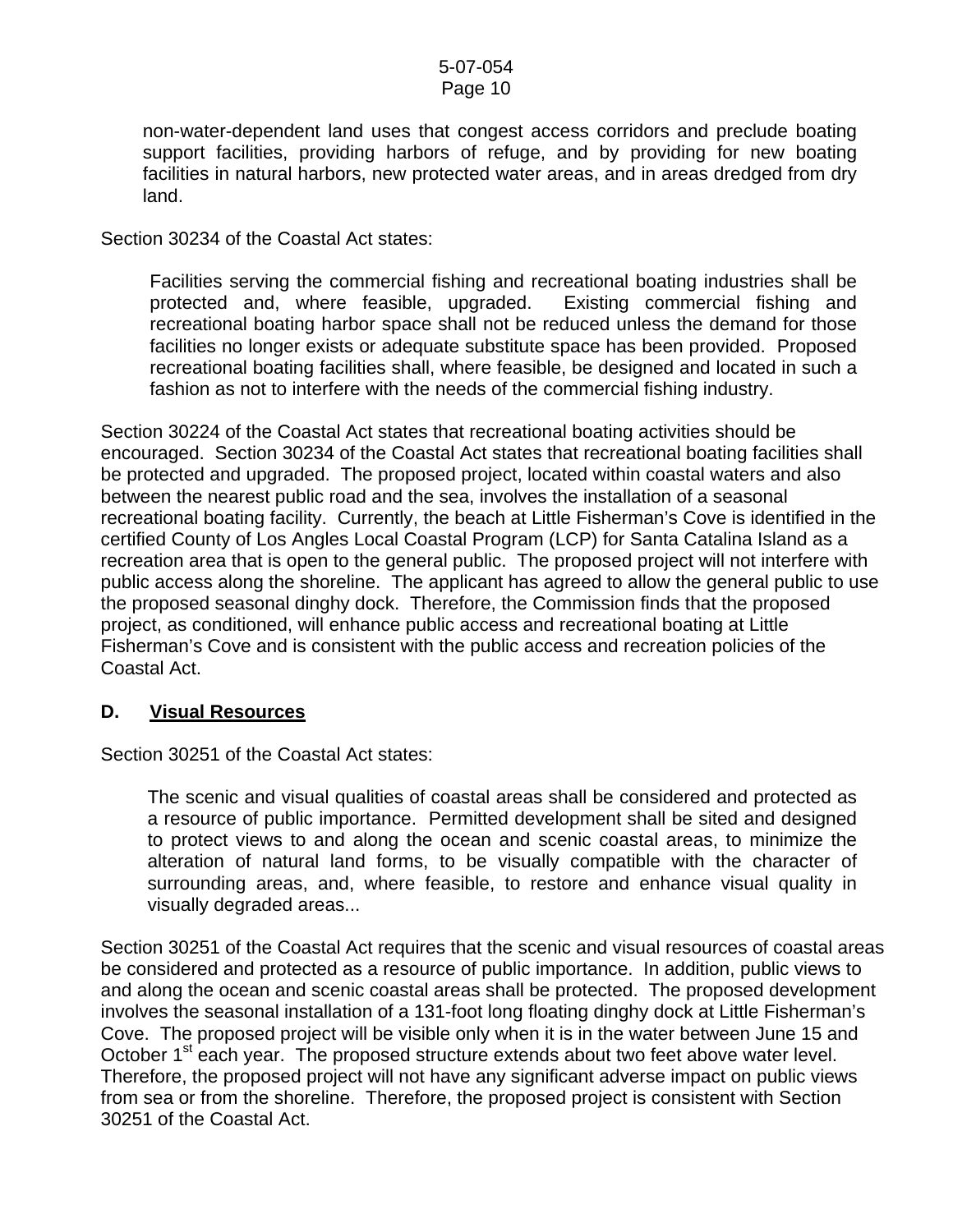# **E. Hazards**

The Coastal Act states that new development must minimize risks to life and property and not create nor contribute significantly to erosion, geologic instability, or destruction of the site or surrounding area.

Section 30253 of the Coastal Act states, in part:

New development shall:

- (l) Minimize risks to life and property in areas of high geologic, flood, and fire hazard.
- (2) Assure stability and structural integrity, and neither create nor contribute significantly to erosion, geologic instability, or destruction of the site or surrounding area or in any way require the construction of protective devices that would substantially alter natural landforms along bluffs and cliffs.

The proposed project will not create nor contribute significantly to erosion, geologic instability, or destruction of the site or surrounding area or in any way require the construction of protective devices that would substantially alter natural landforms along bluffs and cliffs. However, no development in the water can be guaranteed to be safe from hazard. All development located in or near the ocean have the potential for damage caused by wave energy, floods, seismic events, storms and erosion.

The proposed project is located in the Pacific Ocean and is susceptible to natural hazards. The Commission routinely imposes conditions for assumption of risk in areas at high risk from hazards. The condition of this permit (**Special Condition Five**) ensures that the permittee understands and assumes the potential hazards associated with development in or near the water. Such knowledge is the first step towards the minimization of risks to life and property.

Due to the development's location in the ocean, the proposed work will take place on State owned lands, and the applicant has obtained preliminary permission from the State Lands Commission staff for the proposed dinghy dock. The State Lands Commission is scheduled to amend the applicant's lease to specifically allow the proposed dock at its next meeting. **Special Condition Five** requires the applicant to amend its lease with the State Lands Commission to incorporate the terms of the condition.

# **F. California Environmental Quality Act (CEQA)**

Section 13096 of the California Code of Regulations requires Commission approval of coastal development permit application to be supported by a finding showing the application, as conditioned by any conditions of approval, to be consistent with any applicable requirements of the California Environmental Quality Act (CEQA). Section 21080.5(d)(2)(A) of CEQA prohibits a proposed development from being approved if there are feasible alternatives or feasible mitigation measures available which would substantially lessen any significant adverse effect which the activity may have on the environment.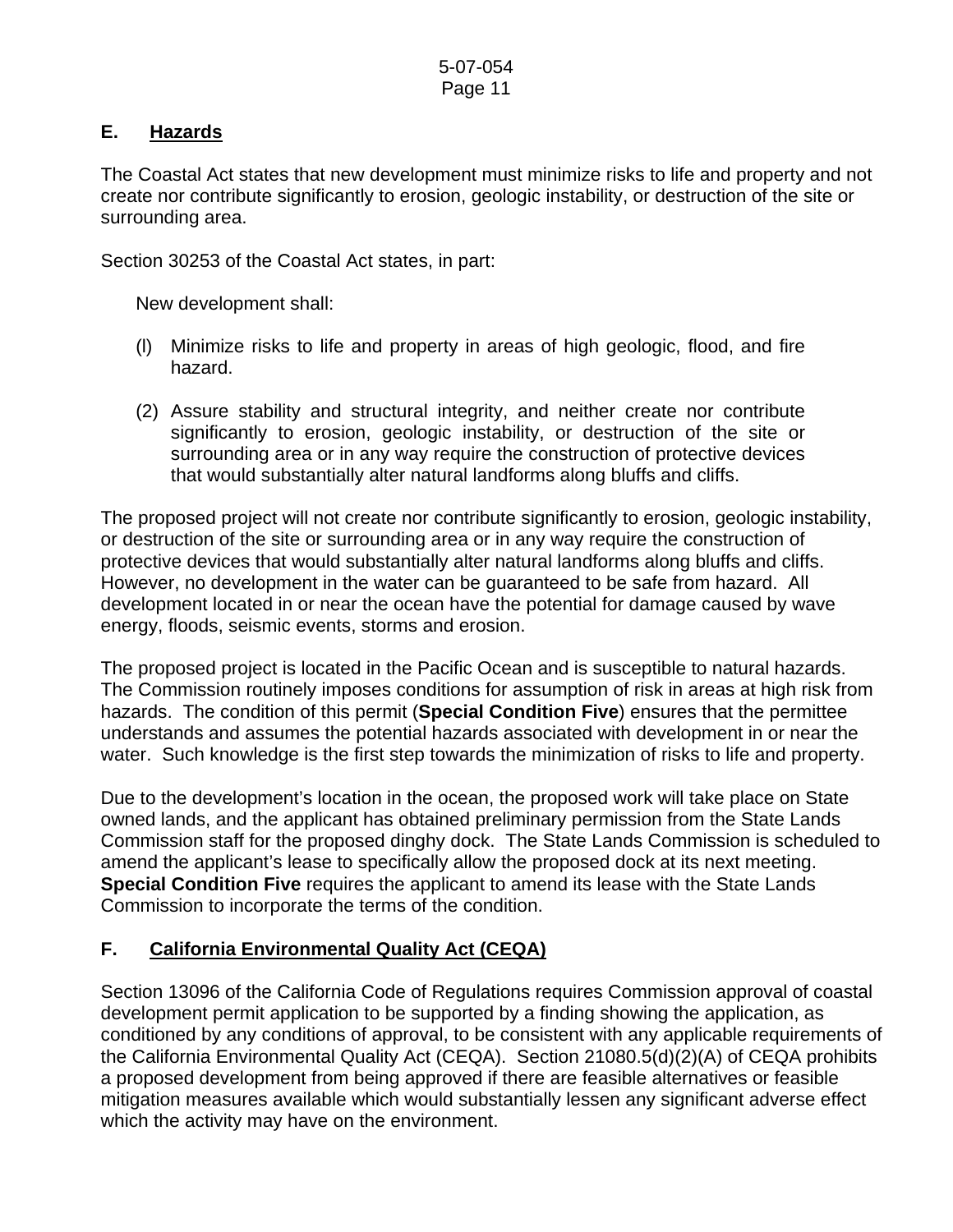The proposed project has been conditioned in order to be found consistent with the Chapter 3 policies of the Coastal Act. Mitigation measures, in the form of special conditions, require the implementation of construction responsibilities and the removal of the floating docks from the water except during the summer season (June 15 – October 1). As conditioned, there are no feasible alternatives or additional feasible mitigation measures available which would substantially lessen any significant adverse effect which the activity may have on the environment. Therefore, the Commission finds that the proposed project, as conditioned to mitigate the identified impacts, is the least environmentally damaging feasible alternative and complies with the applicable requirements of the Coastal Act to conform to CEQA.

# **G. Local Coastal Program**

Section 30604(a) of the Coastal Act provides that the Commission shall issue a coastal permit only if the project will not prejudice the ability of the local government having jurisdiction to prepare a Local Coastal Program (LCP) which conforms with Chapter 3 policies of the Coastal Act. A coastal development permit is required from the Commission for the proposed development because it is located within the Commission's area of original jurisdiction. The Commission's standard of review for the proposed development is the Chapter 3 policies of the Coastal Act. The County of Los Angeles certified LCP for Santa Catalina Island is advisory in nature and may provide guidance. The Commission certified the Los Angeles County LCP for Santa Catalina Island on January 9, 1990. As conditioned, the proposed development is consistent with Chapter 3 of the Coastal Act and with the certified LCP for the area.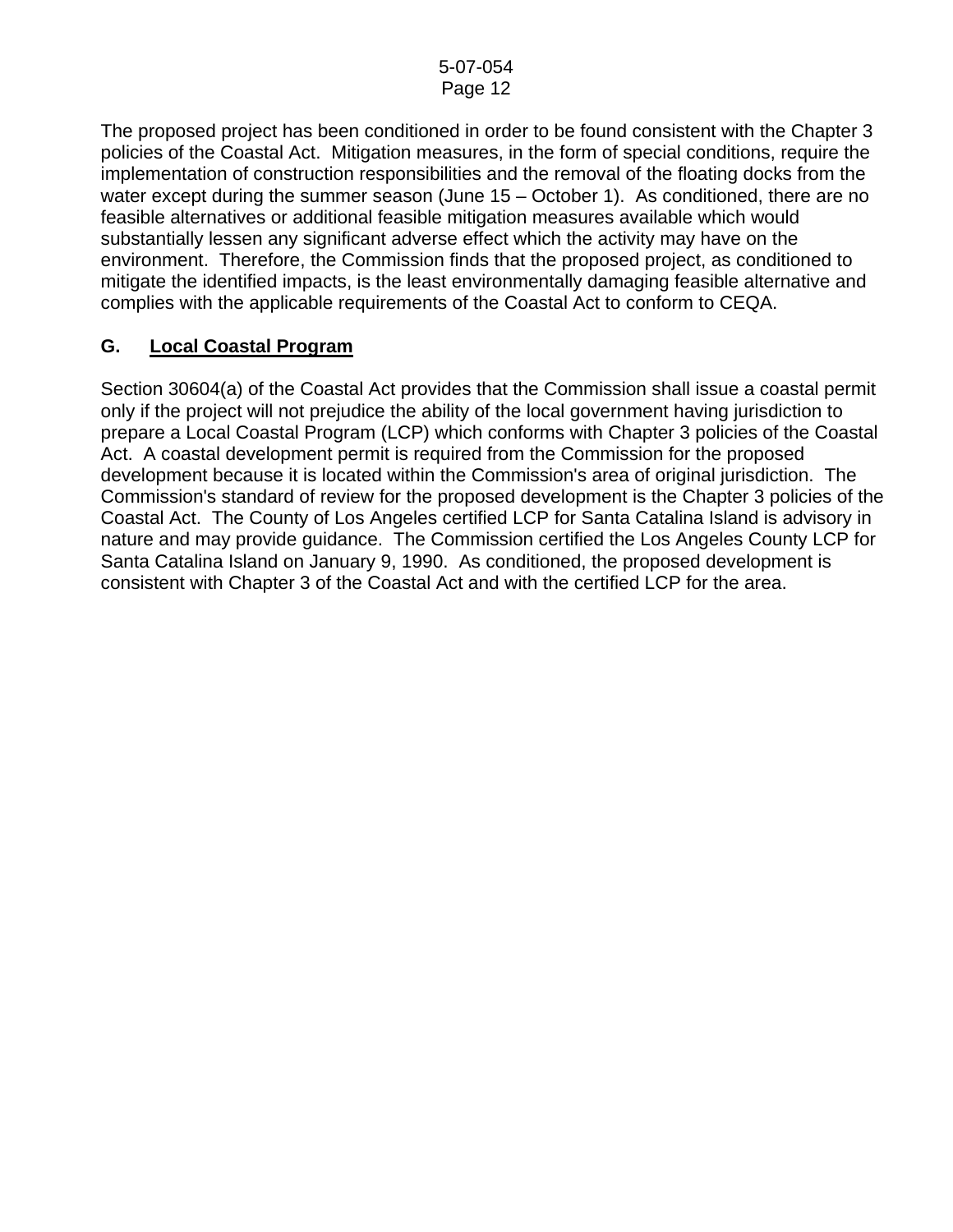

 $L$ <sup>OF</sup> $-1$ 

PAGE\_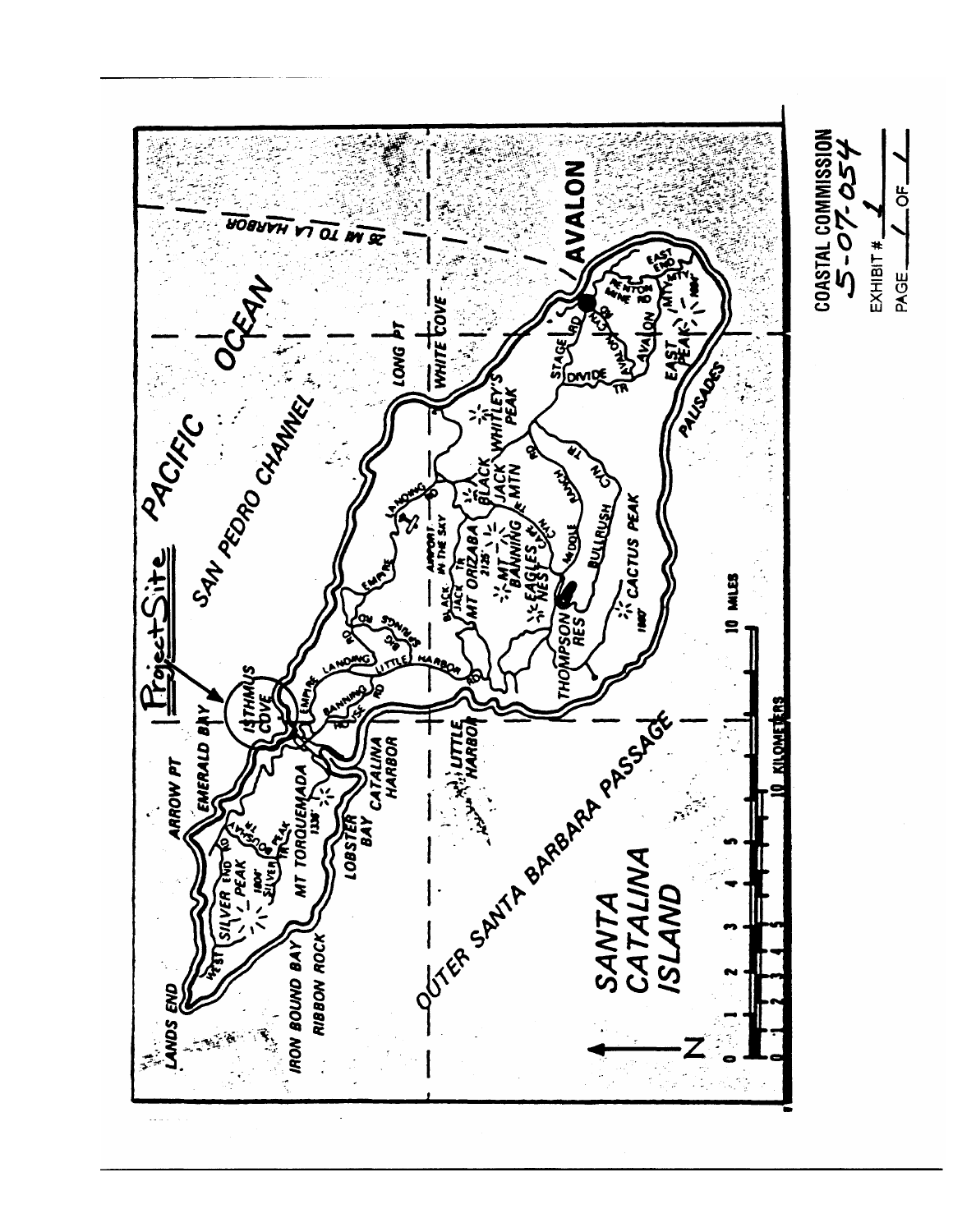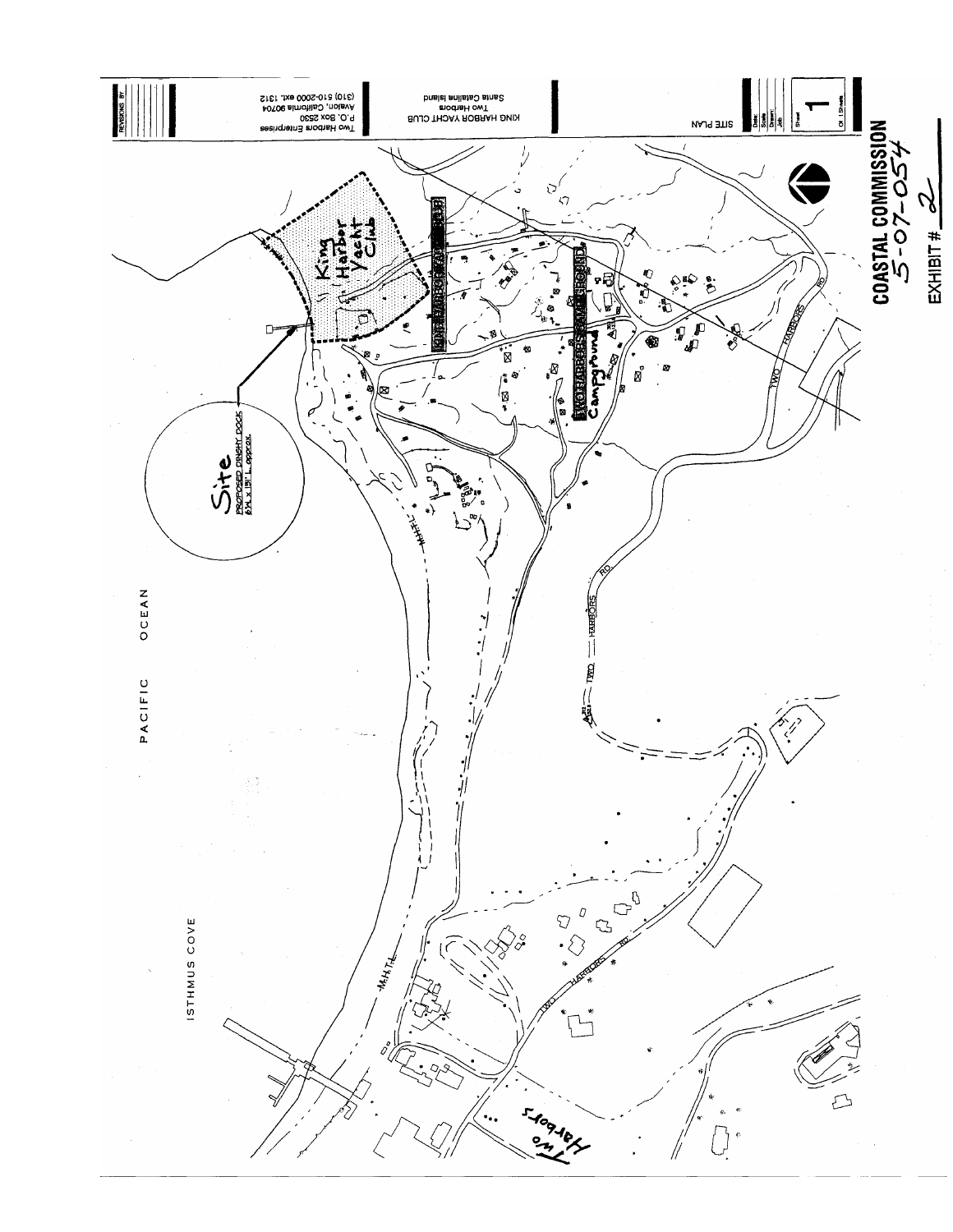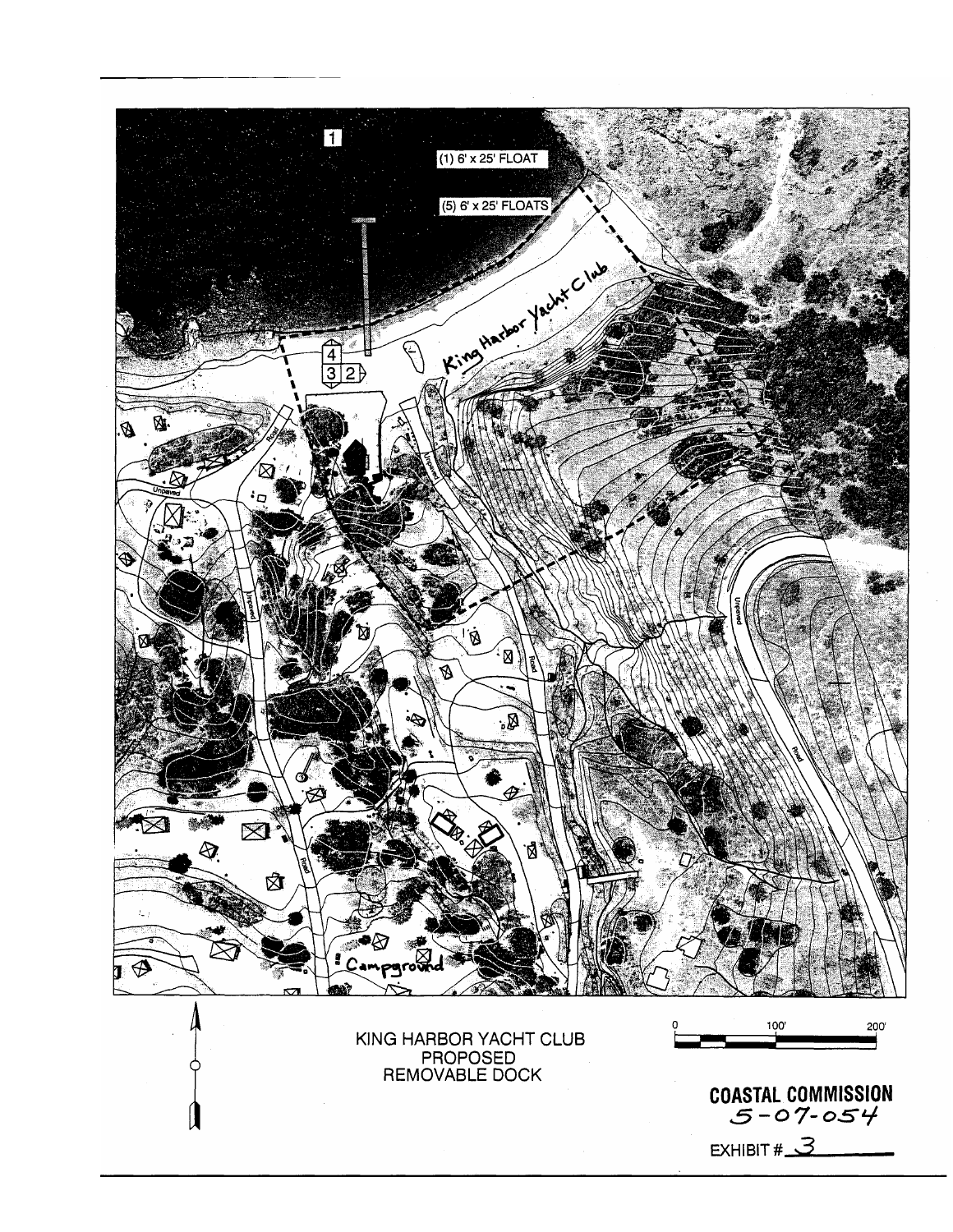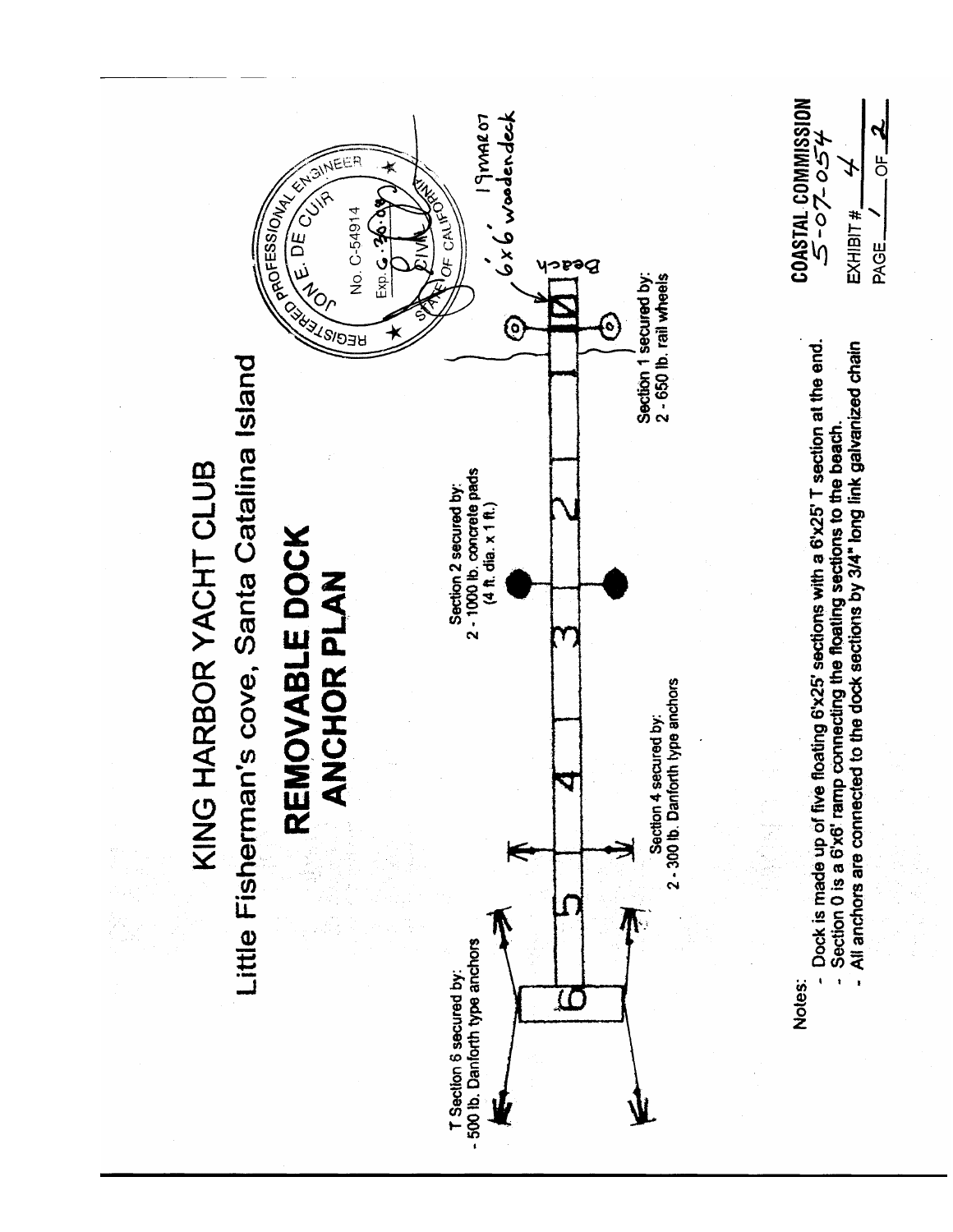**MOST DURABLE, HIGHEST HOLDING POWER ANCHOR** EXHIBIT #  $\frac{1}{2}$  of  $\frac{2}{\sqrt{2}}$ THE DANFORTH HI - TENSILE IS OUR **AND FEATURES VERY HIGH HOLDING** POWER. THE FLUKES ARE TOUGHEST, MOST DURABLE ANCHOR **FABRICATED FOR ADDITIONAL** STRENGTH AND THEN BEVELED TO PENETRATION. EACH SHANK IS MADE COASTAL COMMISSION<br>バインターク **ALLOW QUICK, DEEP BOTTOM** FROM DROP FORGED STEEL HOT **DIPPED GALVANIZED FINISH MARINE ANGHORS** EINIONE O **BANFOR** ඔ Most Trusted Anchor **Since 1939** Ø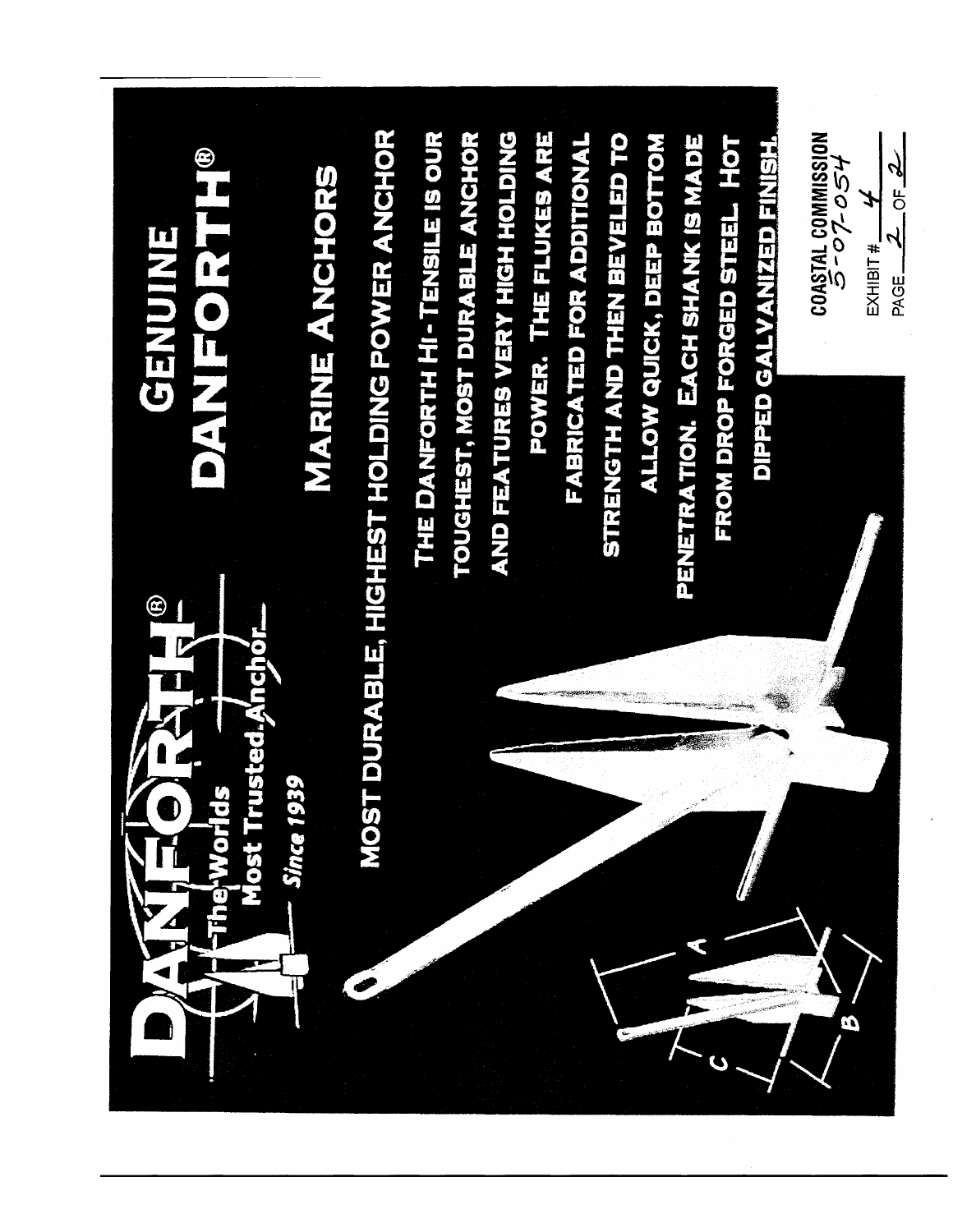Aplicato & 5-01-007

March 22, 2007

To:

Charles R. Posner Via fax: 562-590-5084 **Coastal Program Analyst** California Coastal Commission 200 Oceangate, Suite 1000 Long Beach, CA 90802

From:

Application # 5-07-054 Alita Rethmeyer, Ed.D. King Harbor Yacht Club Temporary/Removable Dinghy Dock Little Fisherman's Cove Two Harbors, Santa Catalina Island

Dear Mr. Posner:

#### Re: Written Description of How the Proposed Anchor System Will be Installed and Removed.

Two Harbors Mooring Service will install and remove the dock for KHYC. All anchors including the two land anchors for section 1, the two concrete pads for sections 2 and 3, and the 6 (six) Danforth-style anchors for sections 4, 5 and 6 are self setting. Once these anchors are set in place, they secure themselves in the sand by using either ebbs or lows and the wave action of the sea. Once anchors are set they will stay in position throughout the year. Only the chains and docks will be removed. This is how all the moorings are set in the Isthmus and coves of Two Harbors.

No digging or holes are required.

#### Initial Installation:

During low tide the Mooring Service will deliver to KHYC Little Fisherman's Cove (via the service road) the anchors for section 1. These 650 pound rail car wheels are placed on the sand of the intertidal zone. They are self setting by their weight and the movement of the dock. The two 1000 pound concrete pads which are used to anchor sections 2 and 3 are placed in the water by a large Two Harbors Mooring Service vessel which is used to set all the moorings in the Isthmus and surrounding coves. The 1000 pound anchors are self setting. The six Danforth-style anchors are dropped into the water and the fluke of the anchors slowly bury themselves in the sand. Danforth-style anchors are used to hold large ships in the U.S. Navy. After the anchors set themselves, the Mooring Service uses chains to connect the anchors to the floating dock.

When the summer season is over, October 1, the Two Harbors Mooring service will disconnect the docks from the chains and anchors. The Mooring Service will then tow the six floating sections of the dock to the main Isthmus dock for removal from the water. There is a crane at the end of the isthmus dock that is used for this purpose. The dock sections will then be lifted out of the water and transported to the dock storage yard of the Isthmus for storage during the off- season.

COASTAL COMMISSION

EXHIBIT #\_\_\_\_**\_** PAGE<sub>10F</sub>3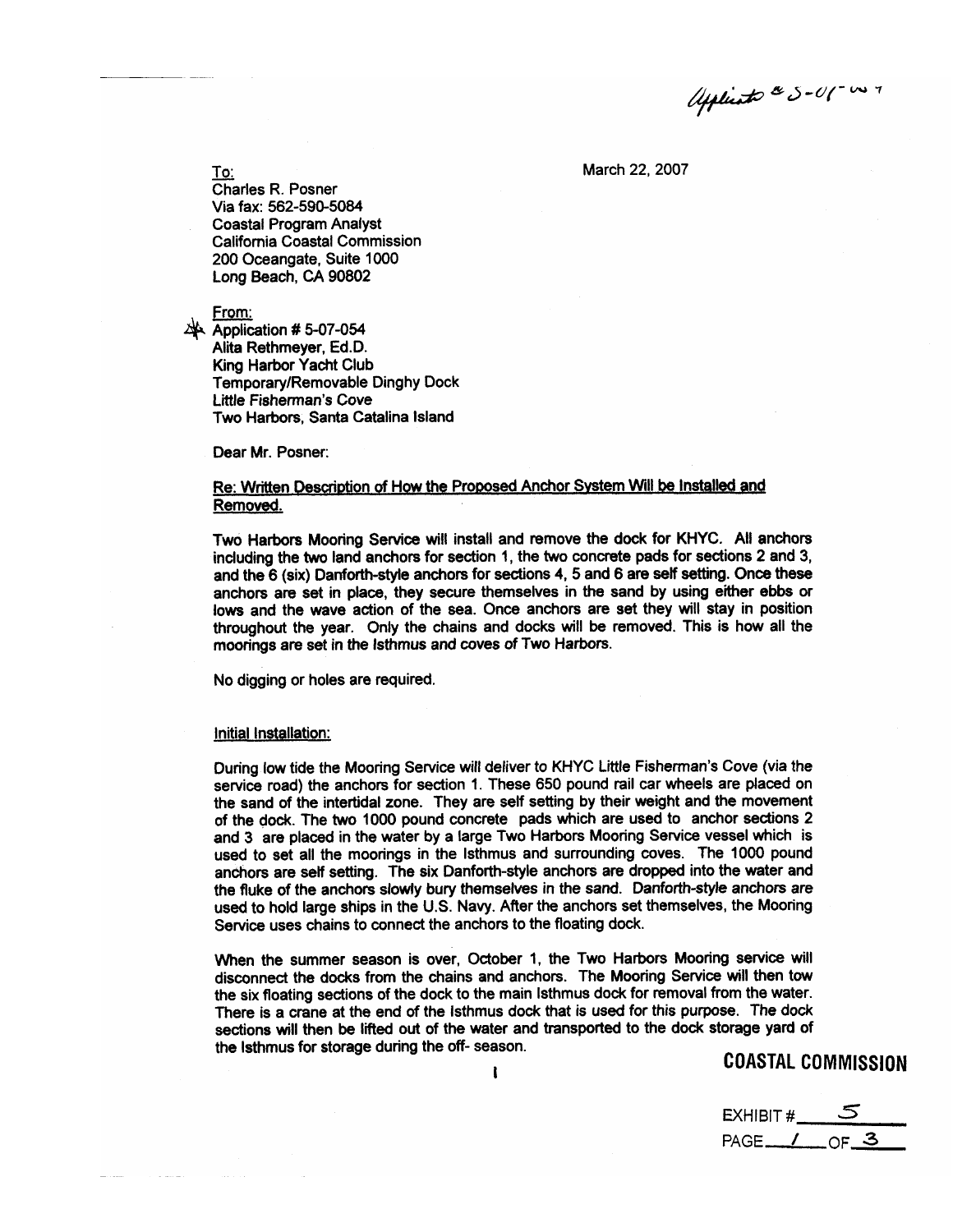#### Docks during Periods of Strong Wind and Surf:

The docks that have been selected by KHYC to be used at their Two Harbors, Little Fisherman's Cove were selected after extensive research into docks that would withstand the range of surf and wind that is normal at the Isthmus.

The dock system that has been selected is from White Water Docks in Canada. These docking systems are using in the Pacific Northwest in the North Sea. Two Harbors uses this system for their main dinghy dock at the Isthmus.

The docks are specified to withstand 30 knot winds and 6 foot seas.

KHYC proposes to have the dinghy dock installed for the period June 15 to October 1 of each year. This is normally the non-storm season.

In case of predicted strong winds and/or surf, the KHYC Cove Captain would first close the docks using signage, as is commonly used at beaches in California. The Cove Captain would then contact the Two Harbors Mooring Service and make a quick appointment for removal of the floating dock sections. If the Mooring Service is unavailable and assistance is needed, members of KHYC would fly to Two Harbors utilizing the helicopter service available from San Pedro. This helicopter can fly in winds up to 70 knots. The docks are designed for ease of removing and disconnecting from each other. If necessary, docks sections can be towed on to land or anchored to nearby boat moorings. Again the reason for selecting this dock system is that it is removable and has been proven to work both at the isthmus and in the Pacific Northwest.

Monitoring of the weather is a standard operating procedure for our yacht club. We are not expecting El Nino or La Nina conditions this summer, which would also indicate that we are not expecting any unusually strong wind/surf activity. We use the following web sites to monitor weather conditions:

http://www.cpc.noaa.gov/products/predictions/long\_range/lead04/off\_index.html

http://www.cpc.noaa.gov/products/predictions/long\_range/fxus05.html (JAS=July August September)

KHYC has bylaws that govern our leasehold facility at Little Fisherman's Cove. The Rear Commodore selects a Cove Captain who is responsible for our Cove leasehold.

The Cove Captain and Cove Fleet Officers, in addition to the KHYC Officers monitor NOAA's Coastal Waters Forecast for the inner waters from Point Mugu to San Mateo Point, including Santa Catalina and Santa Barbara Islands, on a daily basis.

#### http://www.wrh.noaa.gov/lox/

http://weather.noaa.gov/cgibin/fmtbltn.pl?file=forecasts/marine/coastal/pz/pzz655.txt

NOAA updates this forecast on a daily basis. They provide more frequent updates in the event of developing severe weather or surf that requires warnings. NOAA is the governmental authority on the topic: "NOAA NATIONAL WEATHER SERVICE - The National Weather Service is the primary source of weather data, forecasts and warnings for the United States." Television weathercasters and private meteorology companies

COASTAL COMMISSION  $5 - 07 - 054$ EXHIBIT # $\underline{\phantom{a}}$ 

PAGE  $20F$  OF 3

 $\overline{2}$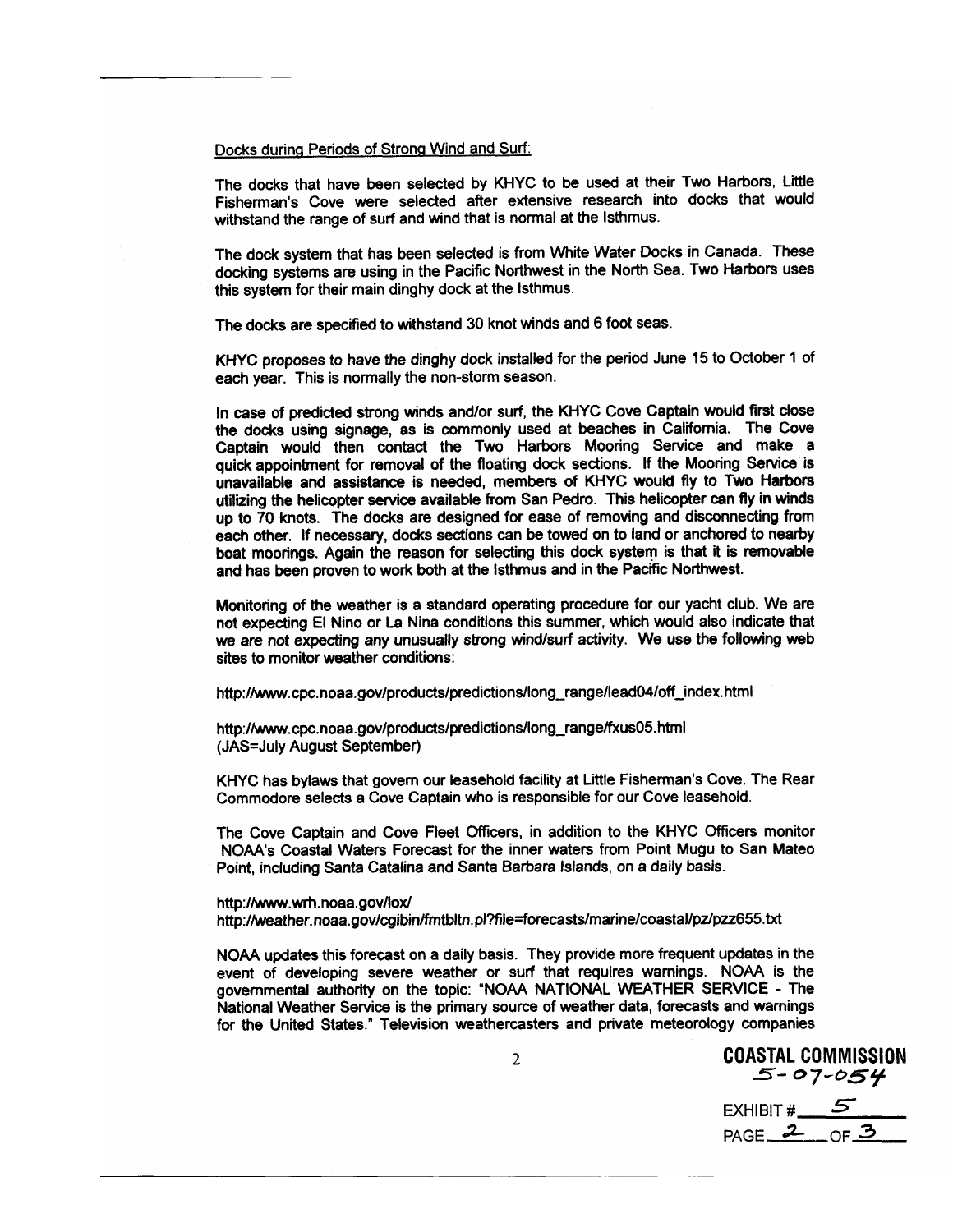applied 5-07.054

prepare their forecasts using this information. The NWS is the sole United States official voice for issuing warnings during life- or property-threatening weather situations.

All of us at the Yacht Club, and especially the 70 members of the newly formed Cove Fleet, are committed to the safety of boating, the cove and the dock.

We monitor the weather as described above and will do what is necessary to make sure the dock and people who use it are safe. The reason for the seasonal, temporary/removable dinghy dock is safety for our members and protection of the environment.

Please let me know if there is anything else that is needed.

Very truly yours

Alita Rethmeyer Tel: 310-545-8931 Cell: 310-697-6696

COASTAL COMMISSION<br>C-07-054 EXHIBIT  $\#$  5  $PAGE \underline{3}$  or  $\underline{3}$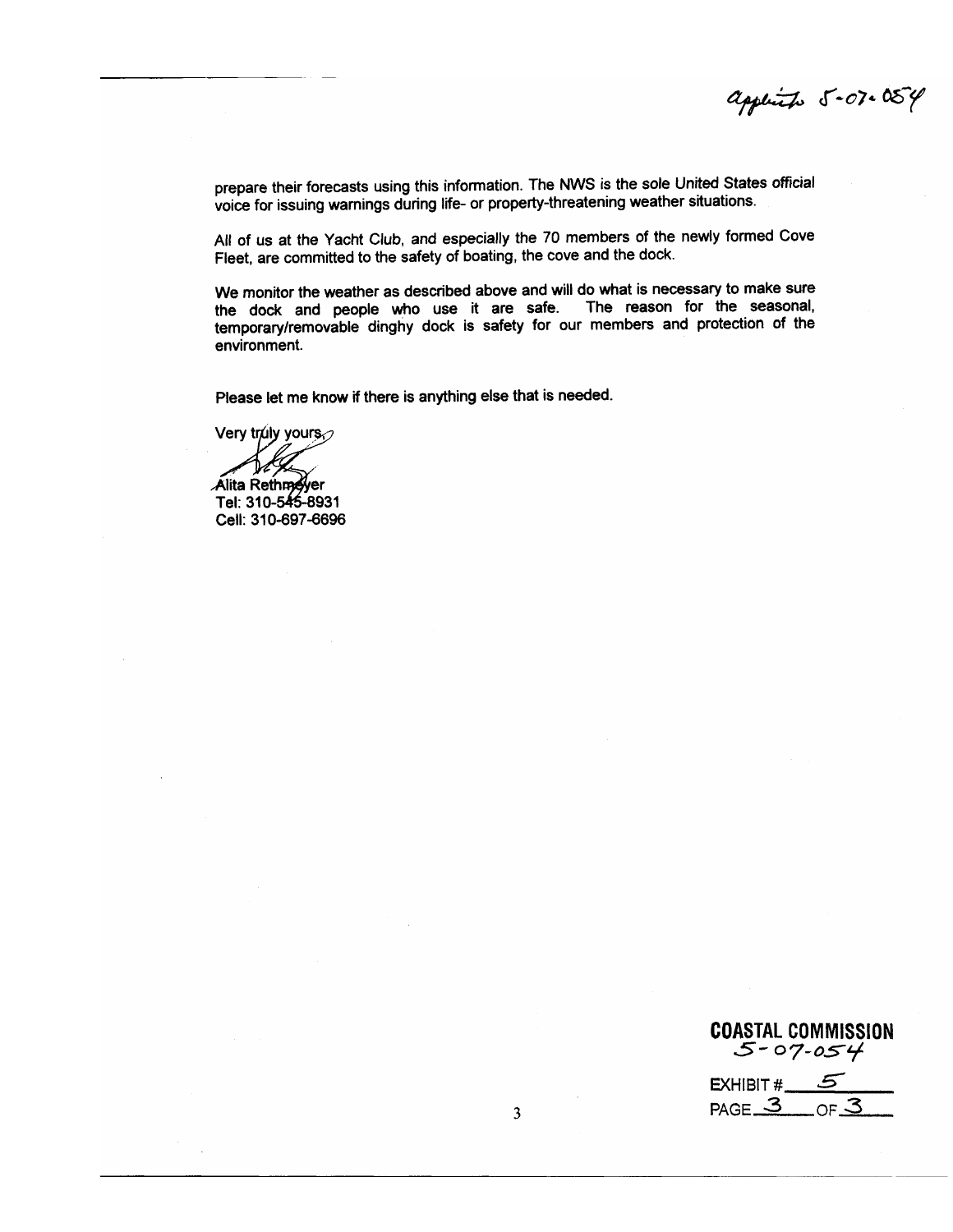ARNOLD SCHWARZENEGGER, Governor



State of California - The Resources Agency DEPARTMENT OF FISH AND GAME http://www.dfg.ca.gov 4665 Lampson Avenue, Ste. C Los Alamitos, CA 90720

March 22, 2007

(562) 342-7108

**Charles Posner Coastal Program Analyst** California Coastal Commission 200 Oceangate, Suite 1000 Long Beach, CA 90802

Subject: Little Fisherman's Cove Seasonal Dinghy Dock, Catalina Island

Dear Mr. Posner:

Department of Fish and Game (Department) staff were recently contacted by Dr. Alita Rethmeyer, King Harbor Yacht Club, concerning the King Harbor Yacht Club's seasonal dinghy dock at Little Fisherman's Cove, Two Harbors, Catalina Island, Los Angeles County, California, Coastal Development Permit (CDP) No. 5-07-054. The proposed project would install a six foot-long by six foot-wide pedestrian ramp to six 25 foot-long by six foot-wide floating dock sections. Five dock sections would be placed end to end with the sixth one forming a "T" at the seaward end for a total length of 131 feet. Because the dock is temporary it would be held in place with ten anchors rather than with pilings. Four 500 pound Danforth type anchors would secure the seaward end of the dock while two 300 pound Danforth type anchors would secure the adjoining two sections. Two 1000 pound concrete pads (four-foot in diameter) would secure additional sections. Finally, the landward section would be secured by two 650 pound rail wheel anchors (each three-feet in diameter) placed on the beach. Galvanized chains would connect the anchors to the docks. The floating dock sections would be temporary and would be in use from June 15 to October 1 each year. After October 1, the sections would be disconnected from the anchors and floated away to Two Harbors for storage until the next boating season. The rail wheel anchors and any chains would also be removed and stored off site. The concrete blocks and metal anchors would be left on the seafloor. Installation of this temporary dock would provide safer access to land, eliminate the need to haul and anchor dinghies on the adjacent beach, and relieve the crowded conditions that occur at the Isthmus dinghy dock during the summer season.

A marine biological assessment of the project site was conducted by staff from PCR Services Corporation on March 11, 2007. Surfgrass habitat (Phyllospadix spp.) was found in the surveyed area but not within or near the footprint of that COMMISSION

EXHIBIT  $\#$  6 Conserving California's Wildlife Since 1870 PAGE  $\perp$  of  $\overline{2}$ 

**AS AND COMMASSION** 

 $5 - 07 - 054$